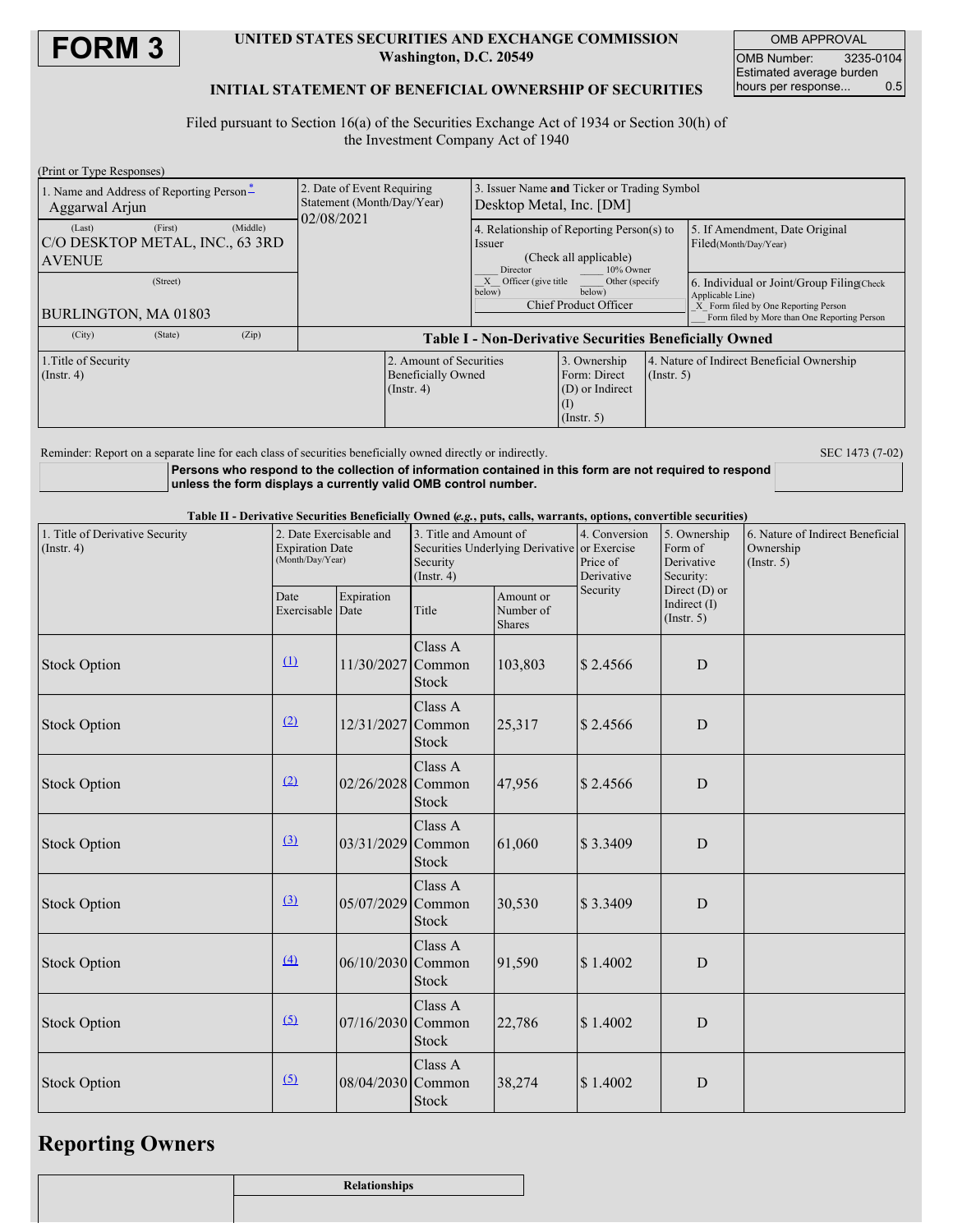| <b>Reporting Owner Name / Address</b>                                                     | Director Owner | 10% | Officer                      | Other |
|-------------------------------------------------------------------------------------------|----------------|-----|------------------------------|-------|
| Aggarwal Arjun<br>C/O DESKTOP METAL, INC.<br><b>63 3RD AVENUE</b><br>BURLINGTON, MA 01803 |                |     | <b>Chief Product Officer</b> |       |

## **Signatures**



# **Explanation of Responses:**

- **\*** If the form is filed by more than one reporting person,*see* Instruction 5(b)(v).
- **\*\*** Intentional misstatements or omissions of facts constitute Federal Criminal Violations. *See* 18 U.S.C. 1001 and 15 U.S.C. 78ff(a).
- **( 1)** The stock option vested with respect to 25% of the underlying shares on December 1, 2018, and vests with respect to the remaining shares in 36 equally monthly installments thereafter.
- **( 2)** The stock option vested with respect to 25% of the underlying shares on February 27, 2019, and vests with respect to the remaining shares in 36 equally monthly installments thereafter.
- **( 3)** The stock option vested with respect to 25% of the underlying shares on May 8, 2020, and vests with respect to the remaining shares in 36 equally monthly installments thereafter.
- **( 4)** The stock option vests with respect to 25% of the underlying shares on June 11, 2021, and vests with respect to the remaining shares in 36 equally monthly installments thereafter.
- **( 5)** The stock option vested with respect to 25% of the underlying shares on August 5, 2021, and vests with respect to the remaining shares in 36 equally monthly installments thereafter.

### **Remarks:**

Exhibit 24 - Power of Attorney.

Note: File three copies of this Form, one of which must be manually signed. If space is insufficient, *See* Instruction 6 for procedure.

Potential persons who are to respond to the collection of information contained in this form are not required to respond unless the form displays a currently valid OMB number.